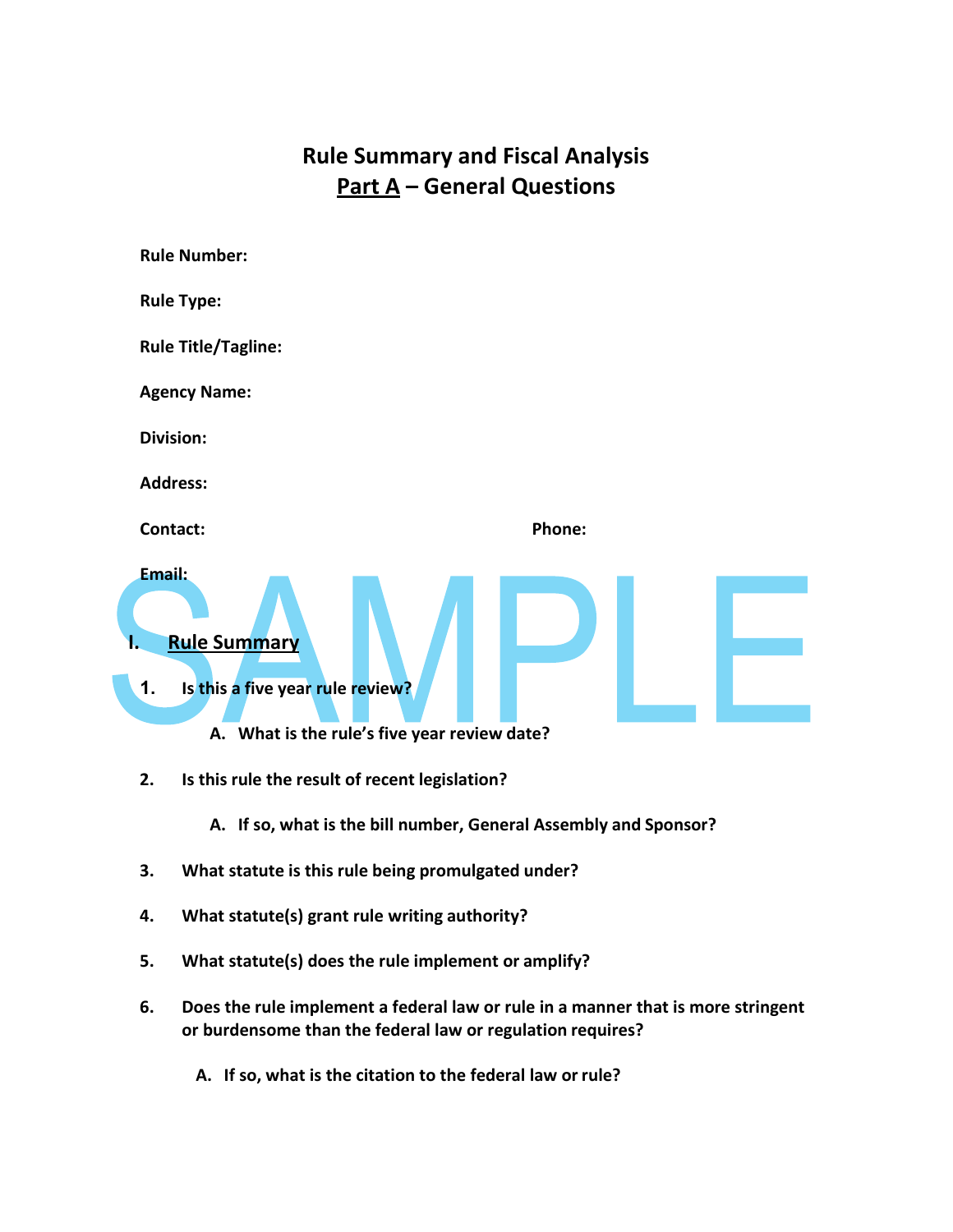- **7. What are the reasons for proposing the rule?**
- **8. Summarize the rule's content, and if this is an amended rule, also summarize the rule's changes.**
- **9. Does the rule incorporate material by reference?**
- **10. If the rule incorporates material by reference and the agency claims thematerial is exempt pursuant to R.C. 121.75, please explain the basis for the exemption and how an individual can find the referenced material.**
- **11. If revising or re-filing the rule, please indicate the changes made in the revised or re-filed version of the rule.**

## **II. Fiscal Analysis**

- **12. Please estimate the increase / decrease in the agency's revenues orexpenditures in the current biennium due to this rule.**
- **13. What are the estimated costs of compliance for all persons and/or organizations directly affected by the rule?**
- **14. Does the rule increase local government costs? (If yes, you must completean RSFA Part B).**
- **15. Does the rule regulate environmental protection? (If yes, you must complete an RSFA Part C).**
- **16. If the rule imposes a regulation fee, explain how the fee directly relates toyour agency's cost in regulating the individual or business.**

## **III. Common Sense Initiative (CSI) Questions**

- **17. Was this rule filed with the Common Sense Initiative Office?**
- **18. Does this rule have an adverse impact on business?**
	- **A. Does this rule require a license, permit, or any other prior authorization to engage in or operate a line of business?**